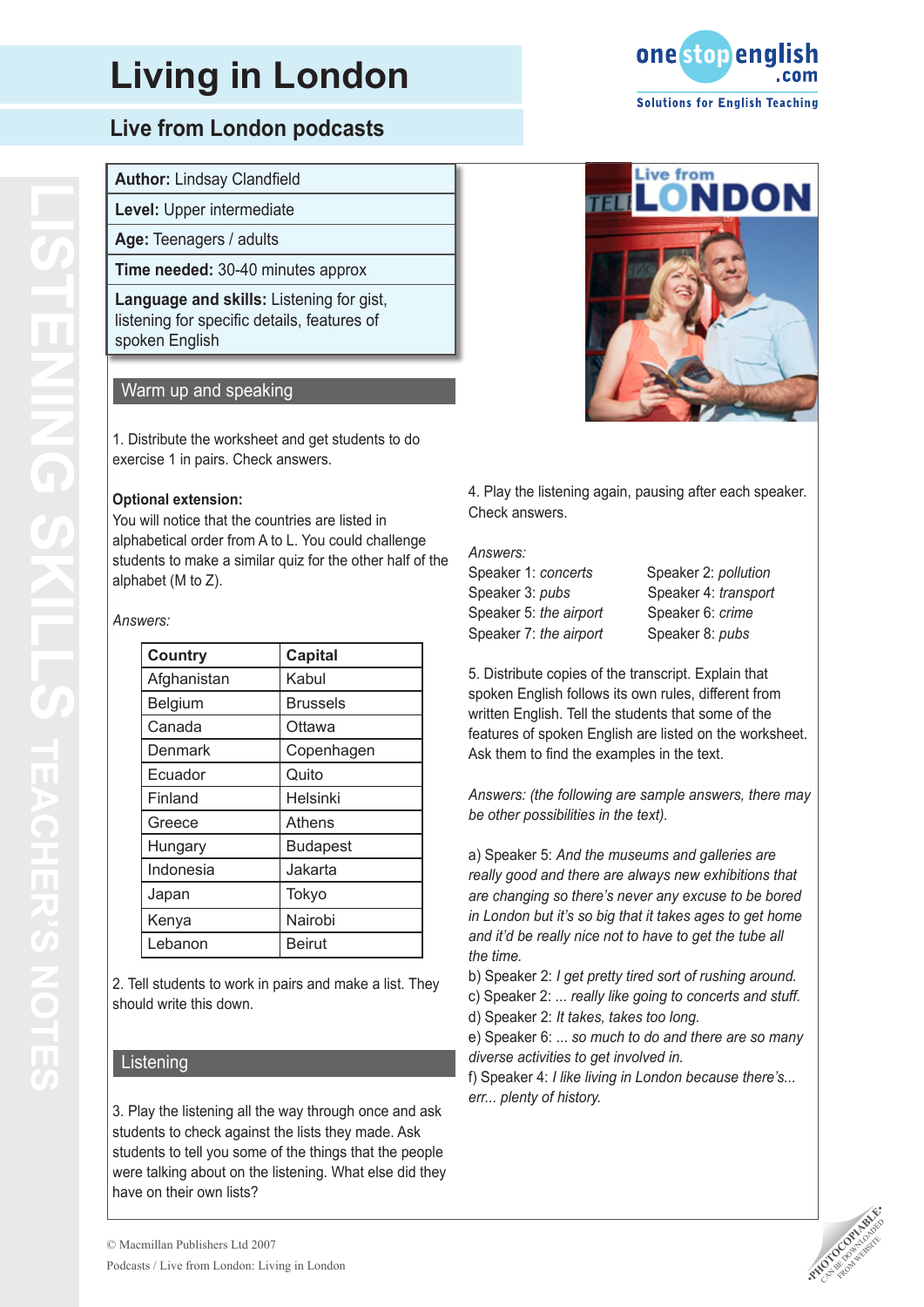**Live from London podcasts**

## **Transcript**

#### **Introduction**

Welcome to Onestopenglish's Live from London podcast. In Live from London we go to different parts of London to ask locals and visitors questions about their daily lives. Today, Live from London reports from Kings Cross, in north London. We asked people the question: 'How do you feel about living in London?'

#### **Speaker 1 (female, UK)**

I like living in London because there's so much to do, you're never bored, there's always a variety of pubs and clubs and restaurants... um... and there's always good shops.

#### **Speaker 2 (male, UK)**

Yeah, well, err I've only moved to London quite recently in the last sort of few months but I'm really enjoying it. There's loads to do – really like going to concerts and stuff. I get pretty tired sort of rushing around going to see people and stuff so that's, that's a disadvantage like getting around in a big city. It takes, takes too long.

#### **Speaker 3 (female, South Africa)**

Hi there. I'm from South Africa and I feel really safe living in London. Umm... all the different multicultures, I think it's really great how everyone can get along and anything you can think of is available.

#### **Speaker 4 (male, South Africa)**

I like living in London because there's... err... plenty of history, I like the architecture. I like... umm... the cosmopolitan feel, plenty of museums... umm... art galleries, lots of theatre.

#### **Speaker 5 (female, UK)**

Um... the best thing about living in London is that it's so big there are always new areas to discover and... um... there are lots of... err... bars and shops opening all the time and... um... different places to go and see. And the museums and galleries are really good and there are always new exhibitions that are changing so there's never any excuse to be bored in London but ... erm... it's so big that it takes ages to get home and it'd be really nice not to have to get the tube all the time.

#### **Speaker 6 (female, UK)**

I love the fact that there's so much to do and there are so many diverse activities to get involved in.

#### **Speaker 7 (male, UK )**

I like... err... the theatres, the galleries, the restaurants... umm... the different cultures that all merge within London. Umm... I'm not too keen on the fact that London's polluted and at rush hour's the transport system is very overcrowded. However at the weekends it's a lot quieter.

#### **Speaker 8 (female, US )**

One of the things I love about London is how cosmopolitan it is. There are people from all over the world and almost every country around. And one of the things I don't like is the weather.





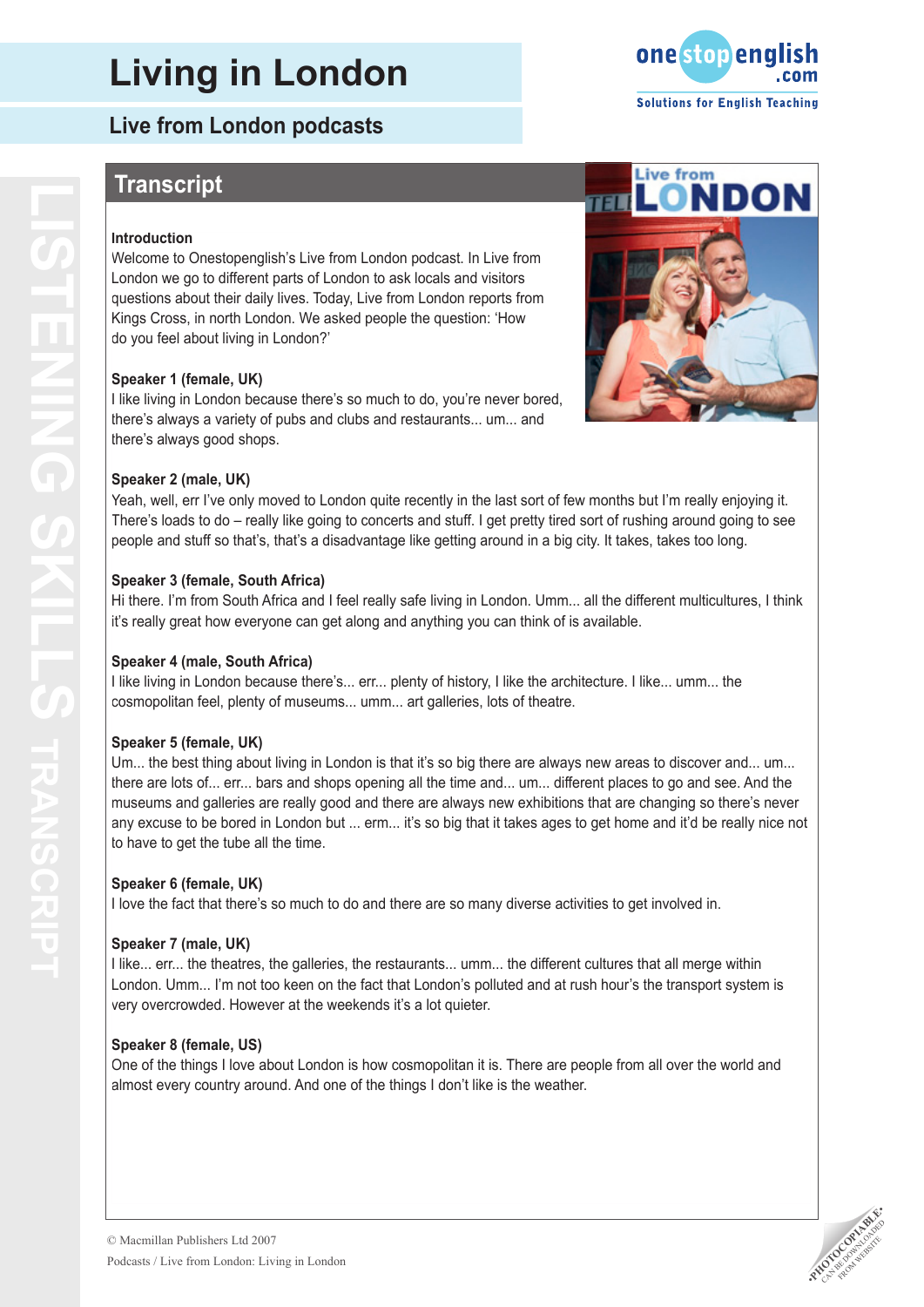### **Live from London podcasts**

## **Speaking**

**1. How good is your geography? Complete the table with countries or capital cities.**

| <b>Country</b> | <b>Capital</b> |
|----------------|----------------|
|                | Kabul          |
| Belgium        |                |
|                | Ottawa         |
| Denmark        |                |
|                | Quito          |
| Finland        |                |
|                | <b>Athens</b>  |
| Hungary        |                |
|                | Jakarta        |
| Japan          |                |
|                | Nairobi        |
| Lebanon        |                |



**2. What are some advantages and disadvantages of living in a capital city? Work with a partner and make a list in the space below.**